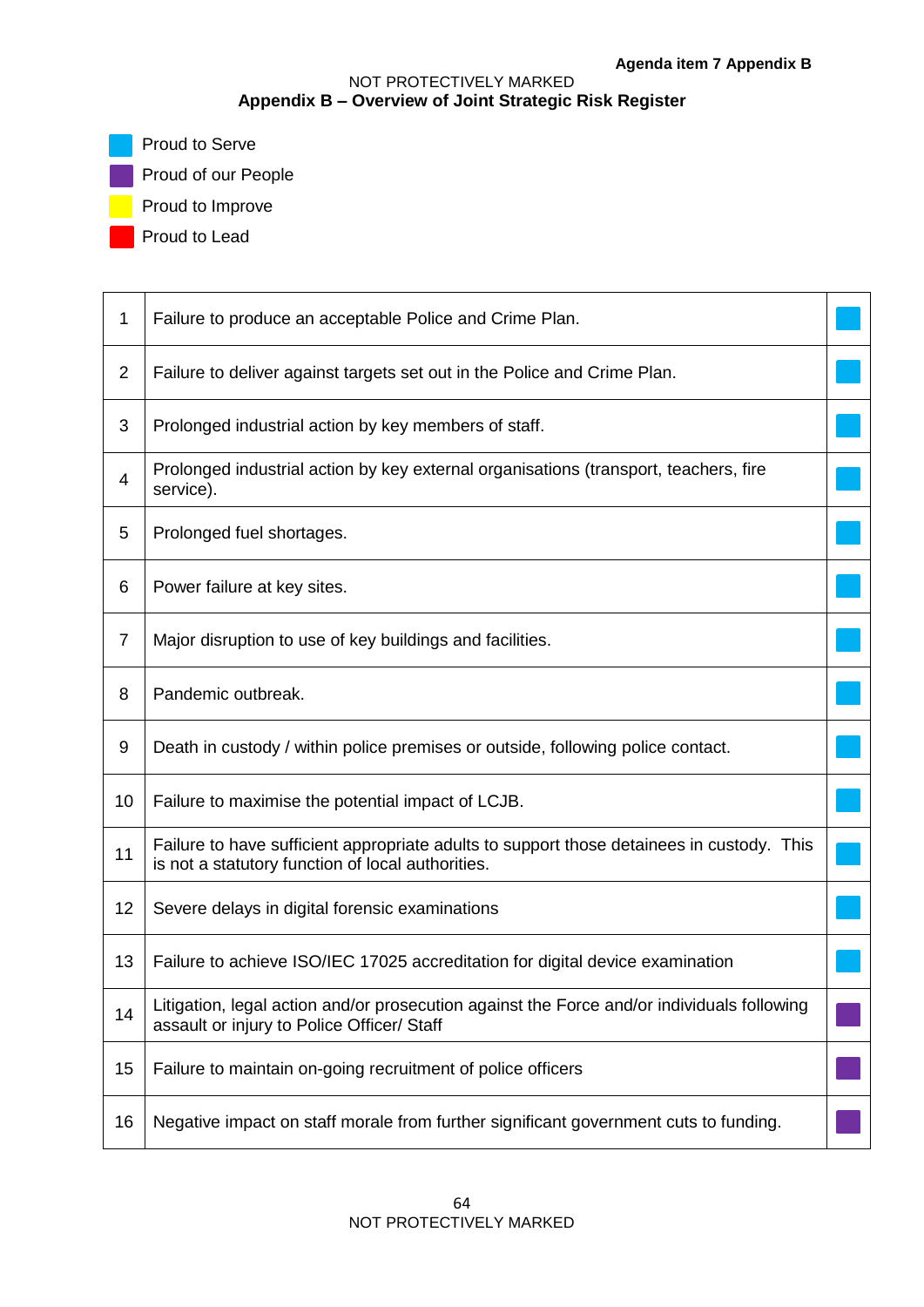| 17 | Further cuts to Home Office Police Grant Funding.                                                                |  |  |  |  |
|----|------------------------------------------------------------------------------------------------------------------|--|--|--|--|
| 18 | A reduction in grant resources arising from a change to the Home Office grant allocation<br>model.               |  |  |  |  |
| 19 | Failure to deliver planned cost reductions.                                                                      |  |  |  |  |
| 20 | Major ICT or telecommunications systems failure.                                                                 |  |  |  |  |
| 21 | Reduction in partnership services due to financial constraints and a lack of integrated<br>planning.             |  |  |  |  |
| 22 | Collaboration leads to an increase in exposure to associated risks of partners/<br>collaborators                 |  |  |  |  |
| 23 | Significant cyber-attack on Force systems.                                                                       |  |  |  |  |
| 24 | Failure to dispose of HQ site and other estate assets as valued within the MTFS.                                 |  |  |  |  |
| 25 | Missed opportunity to share building/facilities with local authority partners.                                   |  |  |  |  |
| 26 | Financial Risks arising as a result of exit from European Union.                                                 |  |  |  |  |
| 27 | Failure to deliver the National Emergency Services Network (ESN) to Northumbria<br>Police on time and to budget. |  |  |  |  |
| 28 | The Force/ OPCC fails to follow relevant laws, regulations, business rules and ethical<br>codes.                 |  |  |  |  |
| 29 | Employment of corrupt officers/ staff.                                                                           |  |  |  |  |
| 30 | Ineffective complaints processes.                                                                                |  |  |  |  |
| 31 | Serious accident/ death/ road traffic accident due to a breach of Health and Safety<br>(H&S).                    |  |  |  |  |
| 32 | The Force, OPCC or an associated individual acts in a discriminatory way.                                        |  |  |  |  |
| 33 | The loss or inappropriate disclosure of sensitive data.                                                          |  |  |  |  |
| 34 | Security breach.                                                                                                 |  |  |  |  |
| 35 | Data quality and integrity.                                                                                      |  |  |  |  |
| 36 | Significant and sustained breakdown in the working relationship between PCC and<br>Chief Constable.              |  |  |  |  |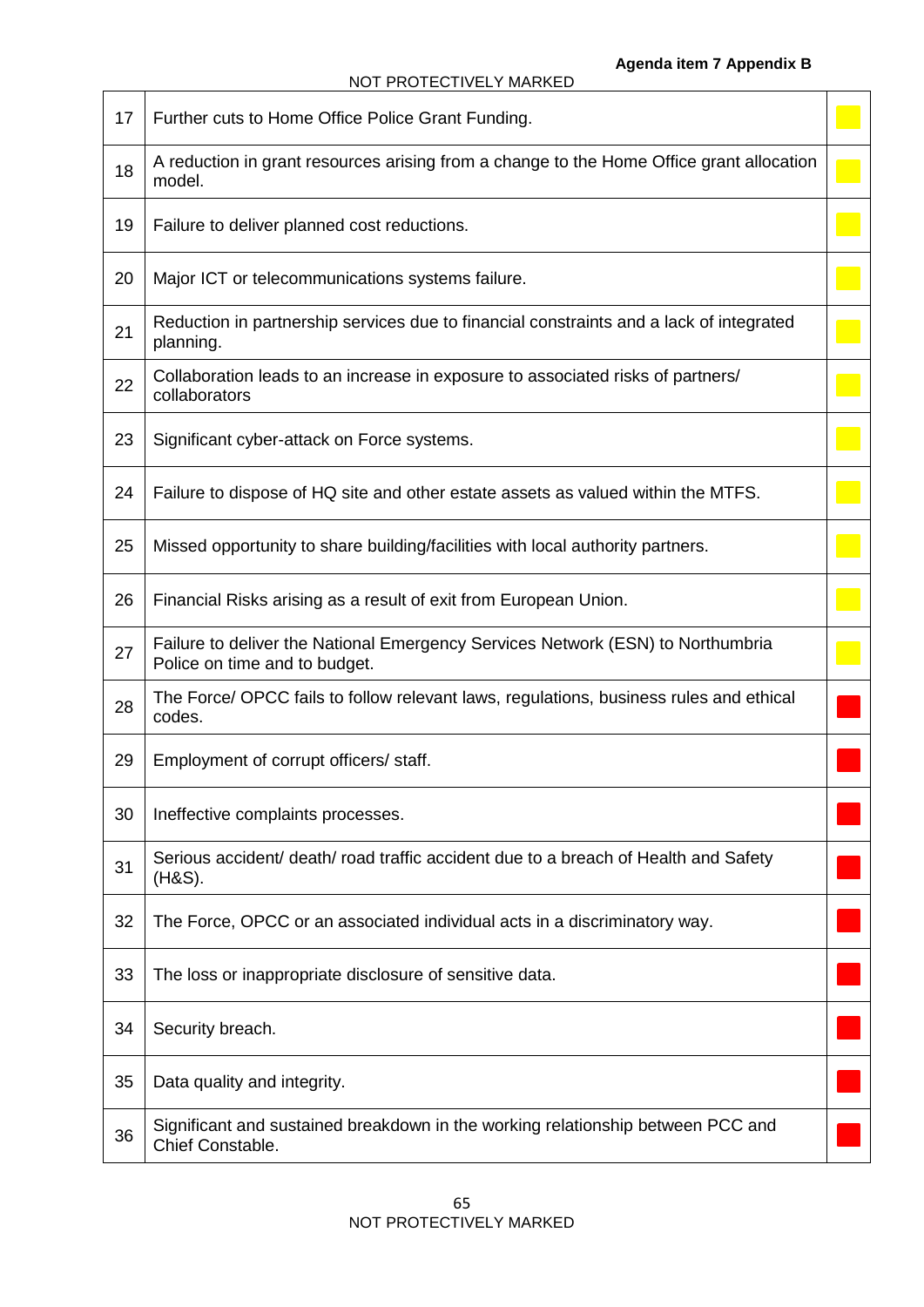## NOT PROTECTIVELY MARKED

# *Impact*

| Summary of changes since last report |                              |                                                         |                                                                               |                        |  |  |  |
|--------------------------------------|------------------------------|---------------------------------------------------------|-------------------------------------------------------------------------------|------------------------|--|--|--|
| VERY HIGH (5)                        | 17                           |                                                         | $12$                                                                          |                        |  |  |  |
| HIGH <sup>(4)</sup>                  |                              | $13$                                                    |                                                                               |                        |  |  |  |
| MEDIUM (3)                           | 14                           | $26\overline{ }$<br>16                                  | 11                                                                            | 18                     |  |  |  |
| 27<br>LOW(2)                         | 4<br>$\overline{\mathbf{5}}$ | 20<br>$\bf 6$<br>30<br>35<br>21<br>7<br><b>25</b><br>10 | $\overline{\mathbf{2}}$<br><b>19</b><br>28<br>22<br>$\bf8$<br>23<br><b>24</b> | $\boldsymbol{9}$<br>31 |  |  |  |
| VERY LOW (1)<br><b>VERY LOW (1)</b>  | $\mathbf{3}$<br>LOW(2)       | 32<br>1<br>36<br>$15\,$<br><b>MEDIUM (3)</b>            | 33<br>29<br>34<br>HIGH(4)                                                     | <b>VERY HIGH (5)</b>   |  |  |  |

NOT PROTECTIVELY MARKED

**Agenda item 7 Appendix B**